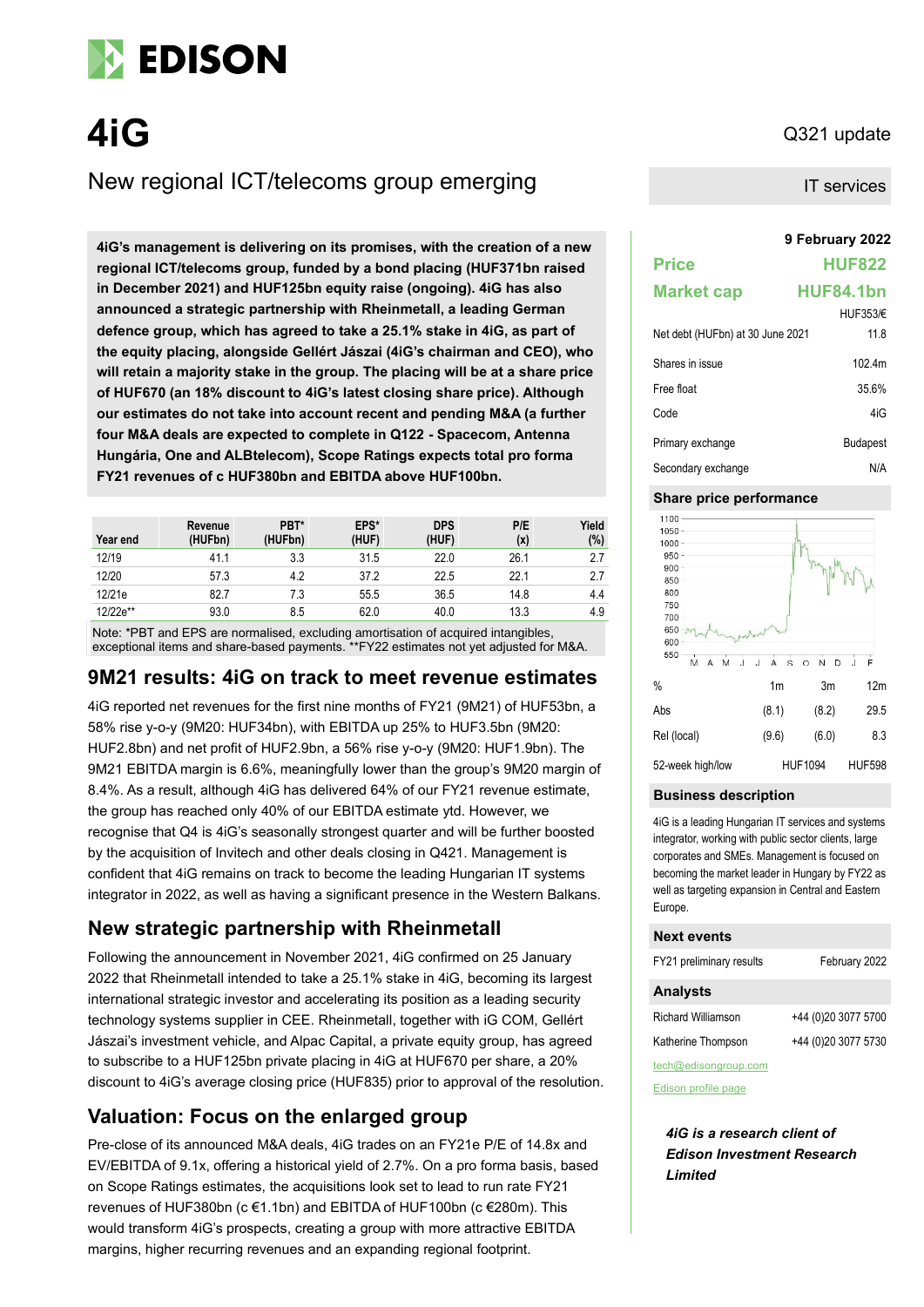

### **9M21 results**

#### **9M21 revenues on track**

4iG reported 9M21 net revenues of HUF53bn, a 58% rise y-o-y (9M20: HUF34bn), with EBITDA up 25% to HUF3.5bn (9M20: HUF2.8bn) and net profit of HUF2.9bn, a 56% rise y-o-y (9M20: HUF1.9bn). The 9M21 EBITDA margin is 6.6%, meaningfully lower than the group's 9M20 margin of 8.4% due to staff costs rising 71% to HUF10.1bn and opex rising by 151% to HUF4.2bn with a significant rise in M&A related costs. As a result, although 4iG has delivered 64% of our FY21 revenue estimate, the group has only achieved 40% of our FY21 EBITDA estimate ytd. On the face of it, this looks like a challenging target even for 4iG's seasonally strongest quarter. However, the results will be further boosted by the acquisition of Invitech and other deals closing in Q421.



Source: 4iG reports, Edison Investment Research Source: 4iG reports, Edison Investment Research

4iG did not disclose details of its forward contract pipeline with its results. However, management is confident that the company remains on track to become the leading Hungarian IT systems integrator (displacing T-Systems) by 2022, as well as having a significant presence in the Western Balkans.

## **Partnership with Rheinmetall and HUF125bn placing**

As part of its digitisation strategy and 'as a token of [its] special commitment to Hungary', Rheinmetall announced in November that it intended to take a 25.1% stake in 4iG, becoming its largest international strategic investor and accelerating its position as a leading security technology systems supplier in CEE.

From 4iG's perspective, Rheinmetall, a leading German defence group, has acquired a substantial minority stake in 4iG at HUF670 per share, validating 4iG's strategy and underpinning the group's valuation. The partnership also positions 4iG for future revenue opportunities, with 4iG operating as a strategic IT partner to Rheinmetall, using the relationship to identify and address new digital market opportunities.

Rheinmetall has agreed to purchase 24.9m 4iG shares off-market from KZF (an investment vehicle controlled by Gellért Jászai). Rheinmetall has also agreed to participate in a HUF125bn share placing, with iG COM (a separate investment vehicle controlled by Gellért Jászai) and a fund managed by Alpac Capital also participating alongside Rheinmetall. 4iG shares are to be issued at a price of HUF670, a 20% discount to 4iG's average closing price (HUF835) prior to the date of the vote on the enabling resolutions, and a discount of 18% to the current market price. Gellért Jászai (4iG's chairman and CEO) will retain a majority stake in 4iG.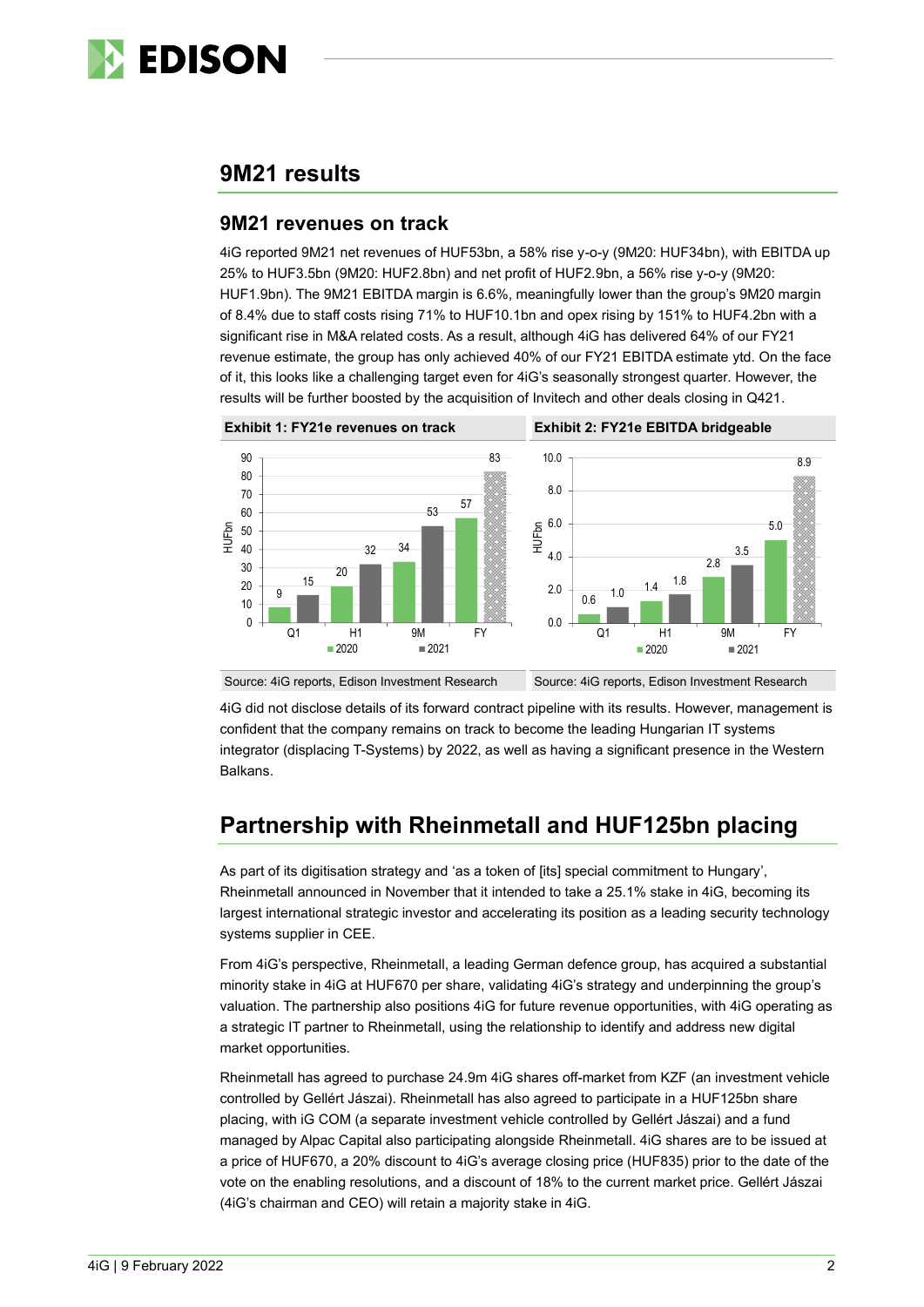

The main steps of the transaction are as follows:

- iG COM will subscribe to HUF78bn of shares in 4iG, subject to a 12-month lock-up;
- ◼ 4iG will convene a general meeting to approve the new Articles of Association of 4iG and appoint a new member of the Supervisory Board nominated by Rheinmetall AG;
- assuming approval at the general meeting, Rheinmetall will purchase 24.9m 4iG shares from KZF, as well as subscribing to HUF33.65bn shares in 4iG. Both tranches of shares will be subject to a 24-month lock-up; and
- Alpac Capital will subscribe to HUF13.2bn of shares in 4iG.

Rheinmetall and 4iG have indicated that they will establish a separate joint venture to manage critical IT infrastructure and services in Hungary, owned 49% by 4iG and 51% by Rheinmetall. As well as their planned activities in critical infrastructure, 4iG and Rheinmetall see potential for cooperation in IT security, sensor technology, AI, robotics and satellite communications.

### **M&A: Execution first, then the challenge of integration**

As we have discussed in recent notes [\(Executing at pace on its five-year plan](https://www.edisongroup.com/publication/executing-at-pace-on-its-five-year-plan/29614) and M&A set to [launch 4iG into orbit\)](https://www.edisongroup.com/publication/ma-set-to-launch-4ig-into-orbit/30046/), 4iG has announced an ambitious M&A-led strategic agenda. As can be seen in Exhibit 3 below, Invitech was the first of these deals to complete in Q321, with Telenor Montenegro closing in December 2021 and DIGI Group in January 2022. This leaves 4iG with four further deals expected to complete in Q122 (Spacecom, ALBtelecom, One and Antenna Hungária – 4iG announced the termination of negotiations over the acquisition of a 70% stake in TeleGroup on 28 January 2022). Consideration multiples and contribution from these deals have yet to be disclosed, so our estimates remain unchanged until we are in a position to include these acquisitions (we last upgraded our estimates in June 2021).

That having been said, in the Q421 analyst presentation, management provided further detail on the acquisition terms for DIGI Group, confirming that the group was acquired for an enterprise value of €625m (c HUF630m), a transaction multiple of 11.6x FY20 EV/EBITDA and c 9x management's estimated run-rate FY22 EV/EBITDA (including synergies).

| #              | <b>TARGET COMPANIES</b> | <b>ACQUISITION STATUS</b>                                                                                                                                                       |  |
|----------------|-------------------------|---------------------------------------------------------------------------------------------------------------------------------------------------------------------------------|--|
|                | invitech                | SPA was signed on 13th September 2021.<br>Transaction was closed on 30th September 2021.                                                                                        |  |
| $\overline{2}$ | telenor<br>Montenegro   | SPA was signed on 27th October 2021.<br>Transaction was closed on 21st December 2021.                                                                                           |  |
| 3              |                         | SPA was signed on 29th November 2021.<br>Transaction was closed on 3rd January 2022.                                                                                            |  |
| $\Delta$       |                         | Due diligence completed. V<br>Share Agreement was signed on 12th October 2021.<br>Closing is expected in February 2022.                                                         |  |
| 5              | .Btelecom               | Due diligence completed. $\checkmark$<br>SPA was signed on 8th December 2021.<br>Closing is expected in February 2022.                                                          |  |
| 6              | ∩∩e്                    | Due diligence completed. V<br>SPA was signed on 23rd December 2021.<br>Closing is expected in February 2022.                                                                    |  |
| $\overline{7}$ | HUNGÁRIA                | Due diligence completed.<br>Term sheet was signed on 25th August 2021.<br>Contribution Agreement signing is expected in February 2022.<br>Closing is expected in February 2022. |  |

**Exhibit 3: Status of recently announced transactions**

Source: 4iG. Note: Telenor Montenegro has subsequently closed in December 2021.

Management is aiming for 4iG to become the number one IT systems integrator in Hungary by the end of FY22 (displacing current market leader, T-Systems), and a significant regional player across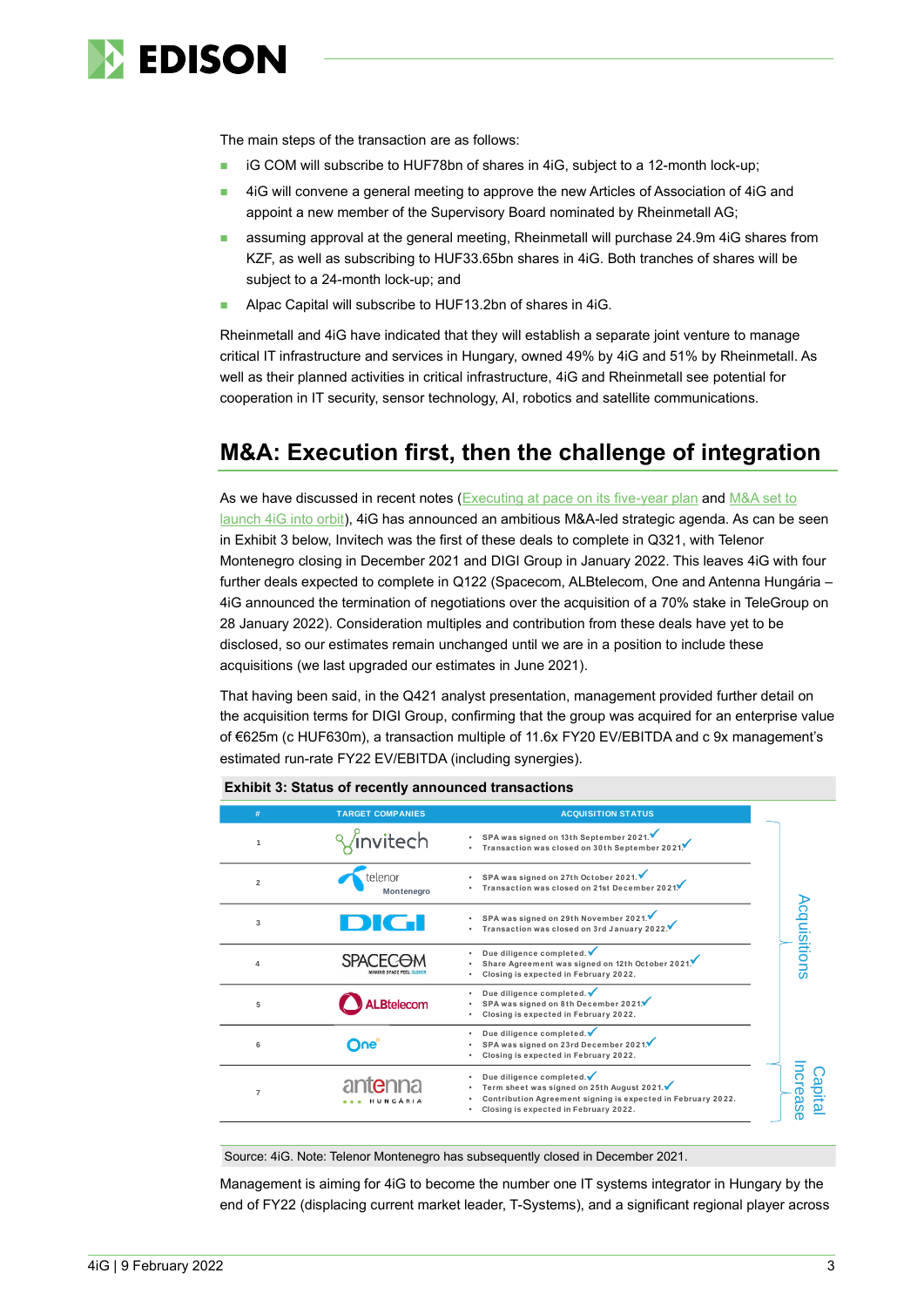

CEE and the Western Balkans. The announced acquisitions accelerate 4iG's move away from a lower-margin software and hardware reselling business model towards the higher margins and longer-term contracts available in telecoms services and increasing 4iG's recurring revenue base.



#### **Exhibit 4: 4iG pro forma group structure (including transactions pending)**

#### Source: 4iG

4iG's CarpathiaSat JV (August 2020) with its strategic partner, Antenna Hungária, laid the groundwork for 4iG's ambitions in space. 4iG's investment in Hungaro DigiTel (HDT) represented the next step in its strategic relationship with Antenna Hungária, diversifying 4iG's presence in the telecoms and infrastructure sector and offering better revenue visibility through longer-term contracts and higher EBITDA margins than IT services. Its majority investment in Spacecom will take 4iG's exposure to space and satellite communications to another level, delivering revenuegenerating operating satellites as well as a team with significant technical and launch experience. The acquisition of DIGI Group is expected to strengthen the group's position as a leading telecoms services provider, further moving the group's centre of gravity away from IT services and infrastructure, and diversifying its revenues away from Hungary.

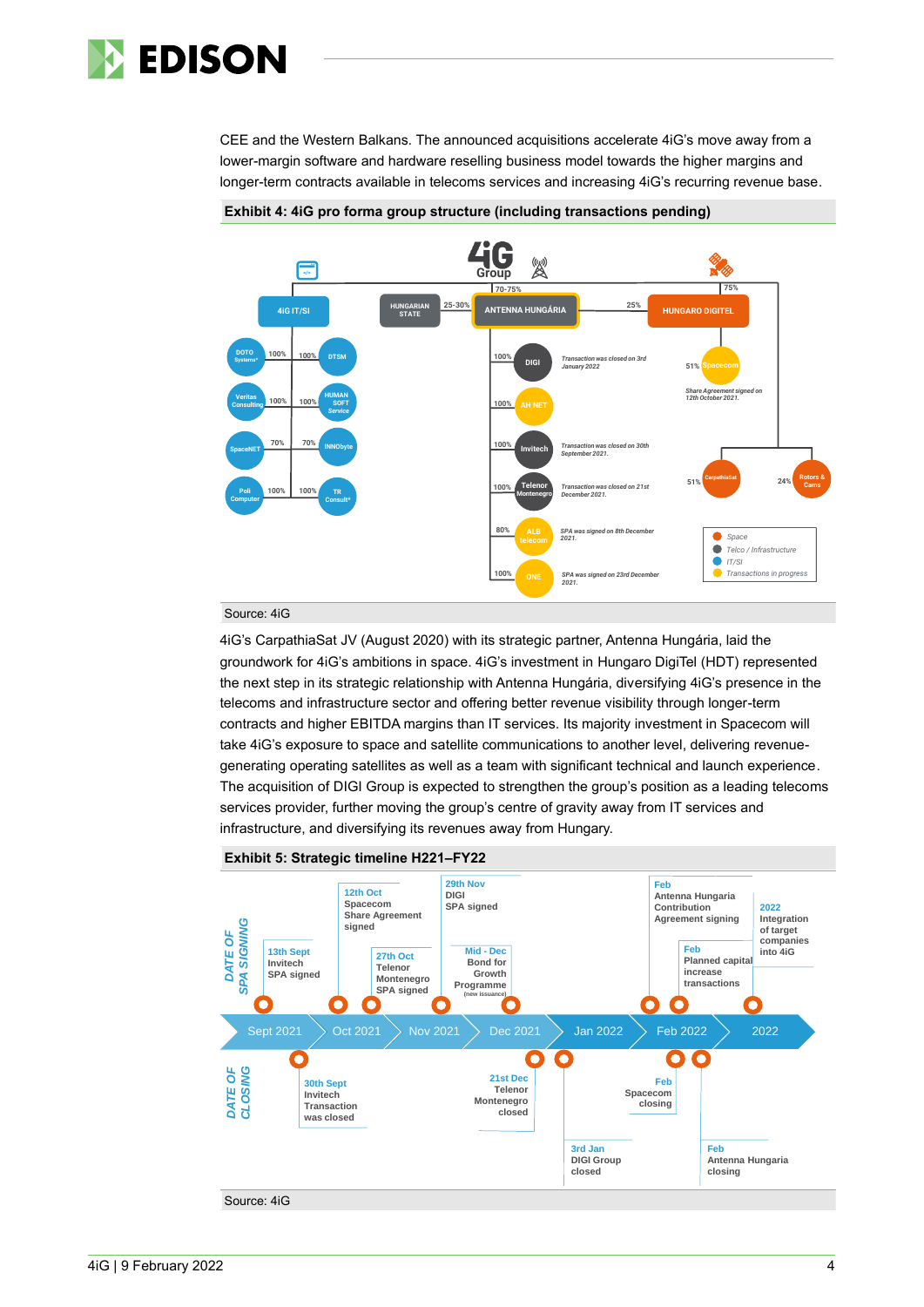

On 8 December 2021, 4iG announced a further step in its expansion into the Western Balkans, by agreeing to acquire an 80.3% stake acquire in ALBtelecom, the Albanian national telecoms provider. ALBtelecom is the owner of the largest fibre network in Albania and the country's leading fixed line internet and TV operator, as well as an Albanian mobile operator with a significant owned network. The Albanian state will continue to hold a stake in ALBtelecom, through a 13.8% stake held by the Albanian Ministry of Finance and Economy and a 2.5% stake held by the Albanian Post.

Through the transaction, Çalik Holding, a large Turkish conglomerate, will also acquire a c 3.2% in 4iG. The transaction could open up further joint business opportunities for Çalik Holding and 4iG in the Balkans and Central Asia. The terms of the transaction were not disclosed, but the acquisition is expected to close in February 2022, subject to the approval of the Albanian authorities.

### **M&A supports 4iG's strategic direction**

Having consolidated the announced acquisitions, 4iG retains significant ambitions for its future growth and development.

These ambitions are set out in full in Exhibit 6 below, but the most important goals are:

- To become the leading IT services/systems integrator in Hungary by the end of 2022.
- To build a new regional telecoms group, leveraging 4iG's position in its domestic Hungarian market and expanding across the Western Balkans ahead of  $EU$  accession talks (these appear unlikely to be before 2026 at the earliest).
- Leveraging Spacecom's expertise to launch and operate Hungary's first geostationary satellite to become a leading satellite services provider, offering end-to-end communications for media, broadband and public sector clients.



#### **Exhibit 6: Strategic goals by division**

## **Scope Ratings downgrades 4iG from BB- to B+**

[Scope Ratings](https://www.scoperatings.com/#!search/rating/detail/CR0000564028) gave 4iG a BB-/Stable issuer rating ahead of its acquisition of HDT and the issue of the group's initial 10-year bond as part of the Central Bank of Hungary's growth bond programme in March 2021. Subsequently, in June 2021, 4iG's BB- rating was placed under review for a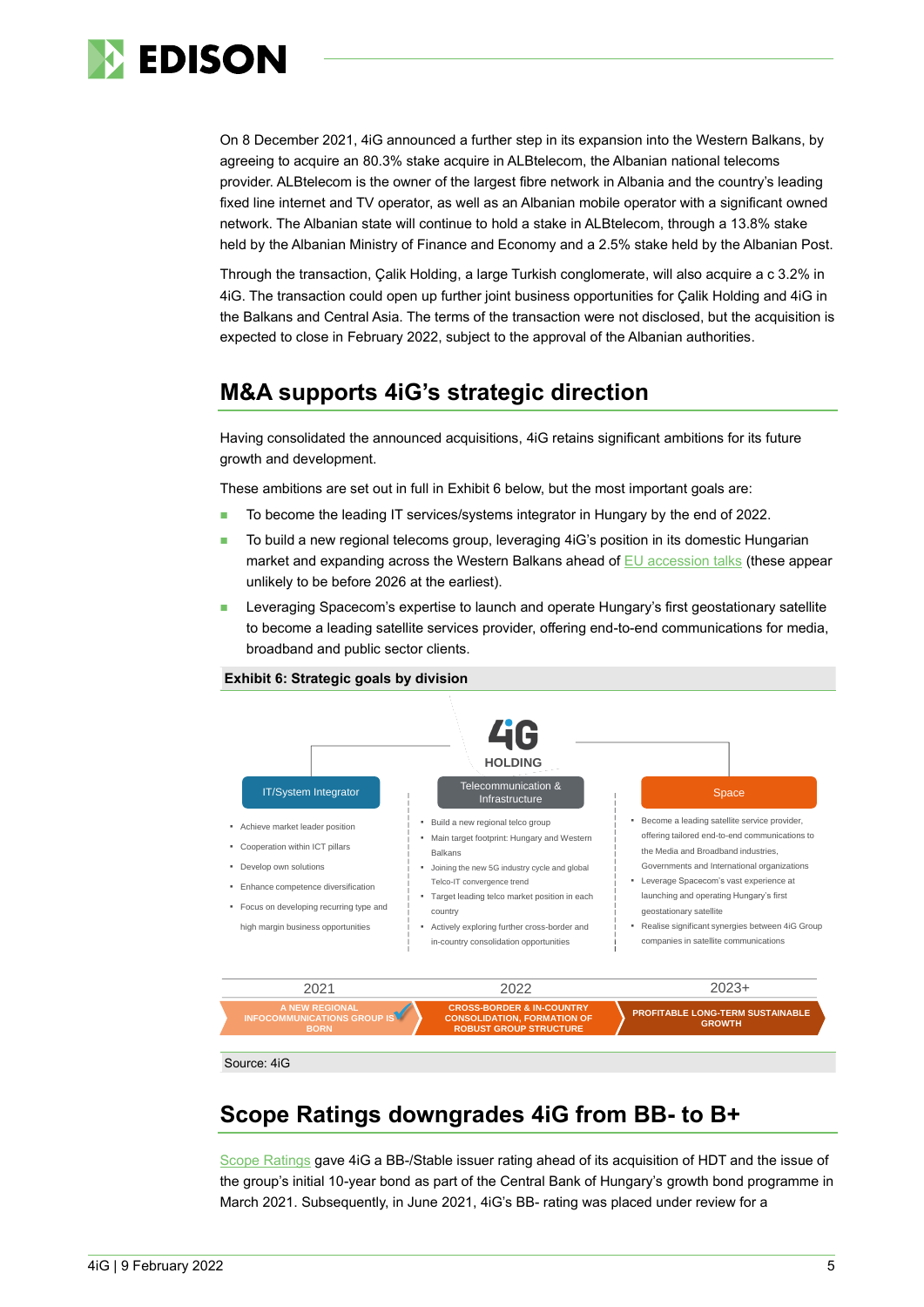

developing outcome, pending completion of the Spacecom and DIGI Group transactions. In September 2021, 4iG's rating was changed again to BB- under review for a possible downgrade, reflecting heightened execution and integration risk given its large and numerous potential acquisitions.

In December 2021, Scope Ratings downgraded 4iG's issuer rating to B+/Stable from BB- under review for a possible downgrade. The downgrade reflects a weakened financial risk profile, and heightened execution and integration risk from large, mainly debt-funded acquisitions, which outweigh the positive impact on 4iG's business risk profile from the significant growth being pursued.

4iG's outlook is stable with assumptions underpinning the rating including:

- the successful placement of a HUF350bn bond in Q421 (HUF371bn achieved);
- a successful equity placing totalling more than HUF100bn in Q421-Q122 (outstanding);
- completion of the announced M&A strategy (ongoing); and
- Scope Ratings' adjusted debt<sup>1</sup>/EBITDA below 5x in the medium term (TBC).

### **Over-subscribed 10-year bond issue**

In December 2021, 4iG completed a HUF371bn senior unsecured bond issue (exceeding the HUF350bn targeted) under the Hungarian National Bank's Bond Funding for Growth Scheme, the largest such bond ever issued under the programme. The bond was raised through two auctions, both offering a 6% coupon and 10-year tenor, with 10% annual amortisation from 2026 and a 50% bullet at maturity in 2031 (Exhibit 7). The first tranche of HUF291bn offered a 5.8% yield to maturity, with the second tranche of HUF82bn offering a 6.2% yield to maturity. The proceeds will be used for acquisitions as well as to refinance the existing HUF100bn [Magyar Fejlesztési Bank \(M](https://www.mfb.hu/en/public-transactions-s358)FB) bond.

| <b>ISSUER</b>        | 4iG PLC.                                  |
|----------------------|-------------------------------------------|
| Security             | Senior Unsecured                          |
| Maturity / repayment | 10 years<br>Year 5-9: 10%<br>Year 10: 50% |
| Amount               | <b>HUF 350bn</b>                          |
| Currency             | <b>HUF</b>                                |
| Use of Proceeds      | Financing new acquisitions                |
| Source: 4iG          |                                           |

**Exhibit 7: New bond structure under the Bond Funding for Growth programme**

Total 2021 pro forma revenue of the enlarged group is expected to reach around HUF380bn and pro forma EBITDA should exceed HUF100bn, which is far above 4iG's 2020 revenue of HUF57bn and EBITDA of HUF5bn. In terms of industries, telecom services, including satellite communications, are expected to account for a dominant share of total revenue and EBITDA. The remainder is mainly IT, IT infrastructure and media/event services.

Scope Ratings adjusted debt excludes cash and cash equivalents.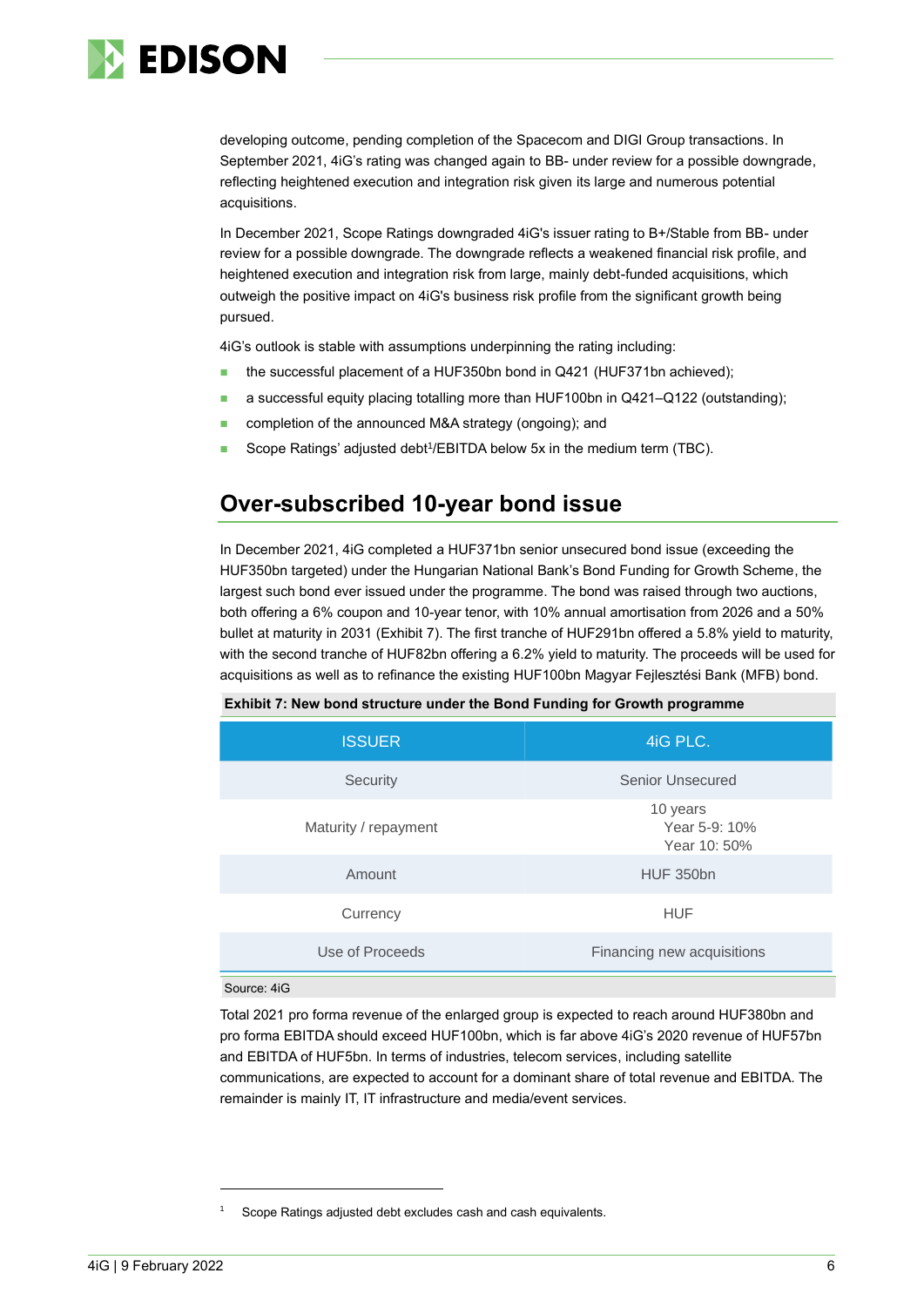

### **Revision to our estimates pending**

Our estimates were last upgraded in June 2021 and do not currently take account of the significant M&A completed in H221 and expected to complete in Q122. Until the announced deals close and we have better clarity on the terms and impact of the outstanding acquisitions and their funding, we are not in a position to revise our estimates.

However, following a detailed credit review of the acquisitions and their funding, Scope Ratings noted the following expectations in its [credit rating downgrade](https://www.scoperatings.com/#search/research/detail/169448EN) announced on 2 December 2021:

- ◼ FY21 pro forma revenue for the enlarged group to reach c HUF380bn, with pro forma EBITDA in excess of HUF100bn.
- Estimated FY21 pro forma group EBITDA margin of 25-30%.
- FY21 pro forma group recurring revenues are expected to exceed 60%, compared to below 20% for 4iG in FY20.
- In terms of divisional mix, telecoms services, including satellite communications, are expected to account for a dominant share of total revenue and EBITDA, with a minority of revenues deriving from IT services and IT infrastructure services.
- The group is expected to benefit from a broader geographical footprint, with FY21 pro forma group revenues derived from Hungary expected to decline to around 75–80% of overall revenues, from more than 95% in FY20. International revenues will be derived from the Western Balkans, with other regions (mainly CEE, the Middle East and sub-Saharan Africa) acquired via 4iG's investment in Spacecom.

Scope Ratings also commented on 4iG's 'very weak position in the Hungarian mobile market', as well as strong competition in the enlarged group's main markets, including IT services and satellite communications.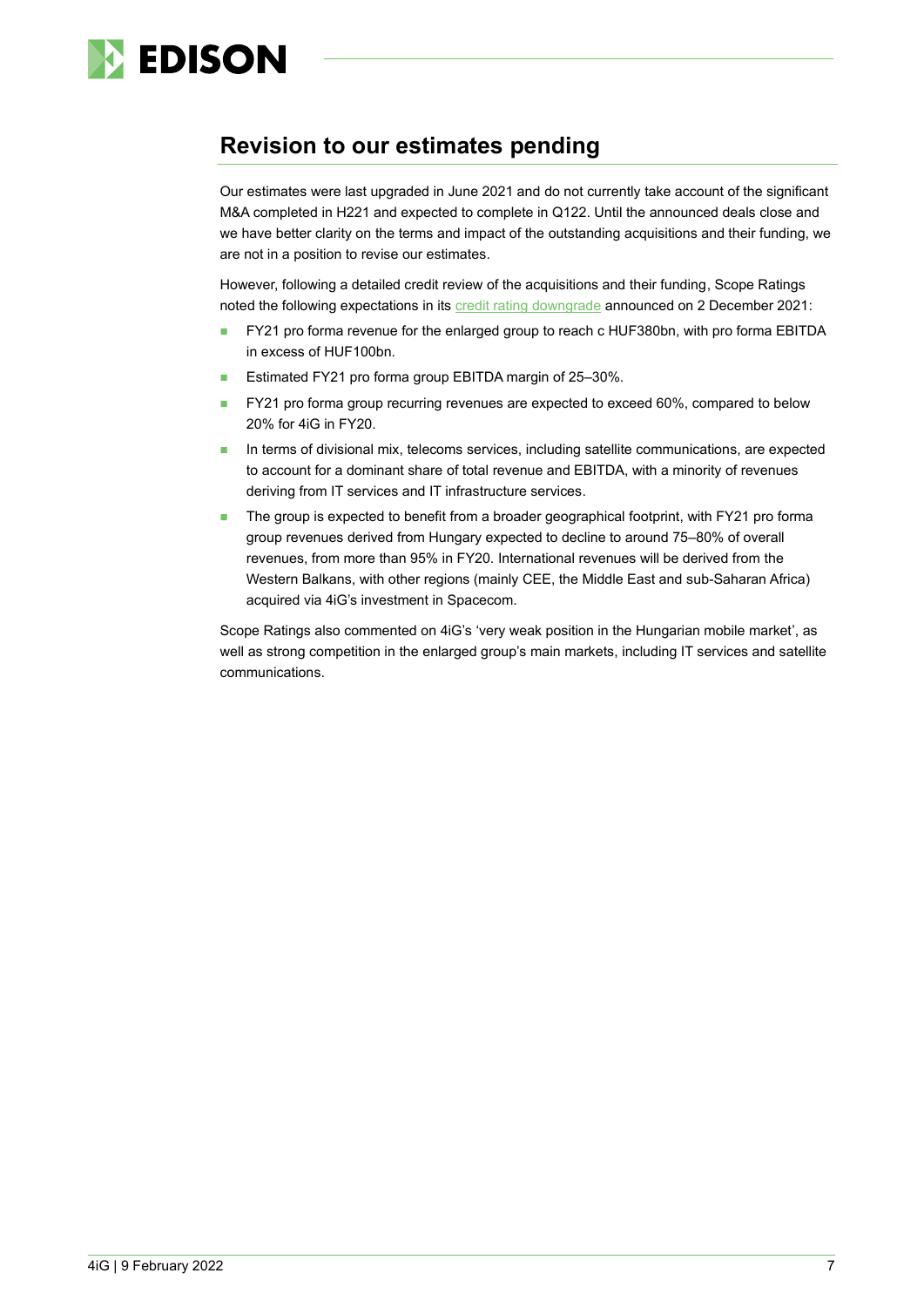

#### **Exhibit 8 : Financial summary**

| 31-December                                            | <b>HUFm</b><br>2019       | 2020                   | 2021e                     | 2022e                 |
|--------------------------------------------------------|---------------------------|------------------------|---------------------------|-----------------------|
| <b>INCOME STATEMENT</b>                                | <b>IFRS</b>               | <b>IFRS</b>            | <b>IFRS</b>               | <b>IFRS</b>           |
| Revenue                                                | 41,129                    | 57,300                 | 82,710                    | 93,048                |
| Cost of Sales<br><b>Gross Profit</b>                   | (30, 126)<br>11,003       | (41, 372)<br>15,928    | (57, 723)<br>24,987       | (64, 936)<br>28,112   |
| <b>EBITDA</b>                                          | 4,075                     | 5,047                  | 8,916                     | 9,903                 |
| Normalised operating profit                            | 3,332                     | 4,211                  | 8,000                     | 8,897                 |
| Amortisation of acquired intangibles                   | 0                         | 0                      | (133)                     | (133)                 |
| Exceptionals                                           | 0                         | 0                      | 0                         | 0                     |
| Share-based payments                                   | 0                         | 0                      | $\mathbf 0$               | $\mathbf{0}$          |
| Reported operating profit                              | 3,332                     | 4,211                  | 7,867                     | 8,764                 |
| Net Interest<br>Joint ventures & associates (post tax) | (18)<br>0                 | (36)<br>0              | (747)<br>0                | (386)<br>0            |
| Exceptionals                                           | 0                         | 0                      | $\mathbf{0}$              | $\mathbf{0}$          |
| Profit Before Tax (norm)                               | 3,314                     | 4,175                  | 7,254                     | 8,511                 |
| Profit Before Tax (reported)                           | 3,314                     | 4,175                  | 7,120                     | 8,377                 |
| Reported tax                                           | (488)                     | (736)                  | (1,306)                   | (1,617)               |
| Profit After Tax (norm)                                | 2,827                     | 3,439                  | 5,923                     | 6,868                 |
| Profit After Tax (reported)                            | 2,827                     | 3,439                  | 5,815                     | 6,760                 |
| Minority interests<br>Discontinued operations          | 66<br>$\mathbf{0}$        | (46)<br>0              | (526)<br>$\Omega$         | (526)<br>0            |
| Net income (normalised)                                | 2,893                     | 3,393                  | 5,398                     | 6,342                 |
| Net income (reported)                                  | 2,893                     | 3,393                  | 5,289                     | 6,235                 |
| Basic average number of shares outstanding (m)         | 91.7                      | 91.3                   | 97.3                      | 102.4                 |
| EPS - basic normalised (HUF)                           | 31.54                     | 37.17                  | 55.45                     | 61.97                 |
| EPS - diluted normalised (HUF)                         | 30.77                     | 36.09                  | 54.74                     | 61.21                 |
| EPS - basic reported (HUF)                             | 30.82                     | 37.68                  | 59.73                     | 66.05                 |
| Dividend (HUF)                                         | 22.00                     | 22.49                  | 36.47                     | 40.00                 |
| Revenue growth (%)                                     | 193.6                     | 39.3                   | 44.3                      | 12.5                  |
| Gross Margin (%)                                       | 26.8                      | 27.8                   | 30.2                      | 30.2                  |
| EBITDA Margin (%)                                      | 9.9                       | 8.8                    | 10.8                      | 10.6                  |
| Normalised Operating Margin                            | 8.1                       | 7.3                    | 9.7                       | 9.6                   |
| <b>BALANCE SHEET</b>                                   |                           |                        |                           |                       |
| <b>Fixed Assets</b>                                    | 1,948                     | 3,989                  | 20,193                    | 23,966                |
| Intangible Assets                                      | 890                       | 2,043                  | 9,975                     | 13,271                |
| <b>Tangible Assets</b><br>Lease rights                 | 322<br>636                | 777<br>966             | 5,015<br>3,000            | 5,493<br>3,000        |
| Investments & other                                    | 101                       | 203                    | 2,203                     | 2,203                 |
| <b>Current Assets</b>                                  | 22,161                    | 33,874                 | 59,634                    | 70,236                |
| <b>Stocks</b>                                          | 523                       | 3,360                  | 4,041                     | 5,195                 |
| Debtors                                                | 12,892                    | 17,494                 | 24,813                    | 27,914                |
| Cash & cash equivalents                                | 6,238                     | 7,205                  | 20,243                    | 26,588                |
| Other                                                  | 2,508                     | 5,815                  | 10,538                    | 10,538                |
| <b>Current Liabilities</b>                             | (18, 225)                 | (29, 117)<br>(25, 628) | (39, 952)                 | (43, 245)             |
| Creditors<br>Tax and social security                   | (16, 361)<br>$\mathbf{0}$ | 0                      | (36, 464)<br>$\mathbf{0}$ | (39, 756)<br>0        |
| Short term borrowings                                  | (1,500)                   | (3,019)                | (3,019)                   | (3,019)               |
| Other (including finance lease liabilities)            | (364)                     | (470)                  | (470)                     | (470)                 |
| Long Term Liabilities                                  | (392)                     | (1,067)                | (21, 494)                 | (21, 494)             |
| Long term borrowings                                   | 0                         | 0                      | (19,042)                  | (19,042)              |
| Other long term liabilities                            | (392)                     | (1,067)                | (2, 451)                  | (2, 451)              |
| Net Assets                                             | 5,493                     | 7,679                  | 18,381                    | 29,464                |
| Minority interests<br>Shareholders' equity             | 64<br>5,556               | (376)<br>7,303         | (414)<br>17,967           | (462)<br>29,002       |
|                                                        |                           |                        |                           |                       |
| <b>CASH FLOW</b><br>Op Cash Flow before WC and tax     | 4,075                     | 5,047                  | 8,916                     | 9,903                 |
| Working capital                                        | 3,587                     | (797)                  | (1,886)                   | (964)                 |
| Exceptional & other                                    | (5)                       | 91                     | 0                         | 0                     |
| Tax                                                    | (415)                     | (773)                  | (950)                     | (1,617)               |
| Net operating cash flow                                | 7,243                     | 3,568                  | 6,080                     | 7,322                 |
| Capex                                                  | (1, 471)                  | (1, 230)               | (4,527)                   | (825)                 |
| Acquisitions/disposals                                 | 3                         | (383)                  | (7,007)                   | 0                     |
| Net interest<br>Equity financing                       | (13)<br>185               | (42)<br>(495)          | (747)<br>0                | (386)<br>0            |
| Change in finance lease                                | (356)                     | 28                     | $\mathbf{0}$              | $\mathbf 0$           |
| <b>Dividends</b>                                       | 0                         | (2,001)                | (2, 212)                  | (3,764)               |
| Other                                                  | 36                        | (323)                  | 0                         | 0                     |
| Net Cash Flow                                          | 5,626                     | (878)                  | (8, 413)                  | 2,346                 |
| Opening net debt/(cash)                                | 1,587                     | (4,039)                | (2,740)                   | 5,673                 |
| FX                                                     | 0                         | 30                     | 0                         | 0                     |
| Other non-cash movements<br>Closing net debt/(cash)    | 0<br>(4,039)              | (451)<br>(2,740)       | $\mathbf{0}$<br>5,673     | $\mathbf{0}$<br>3,327 |
|                                                        |                           |                        |                           |                       |